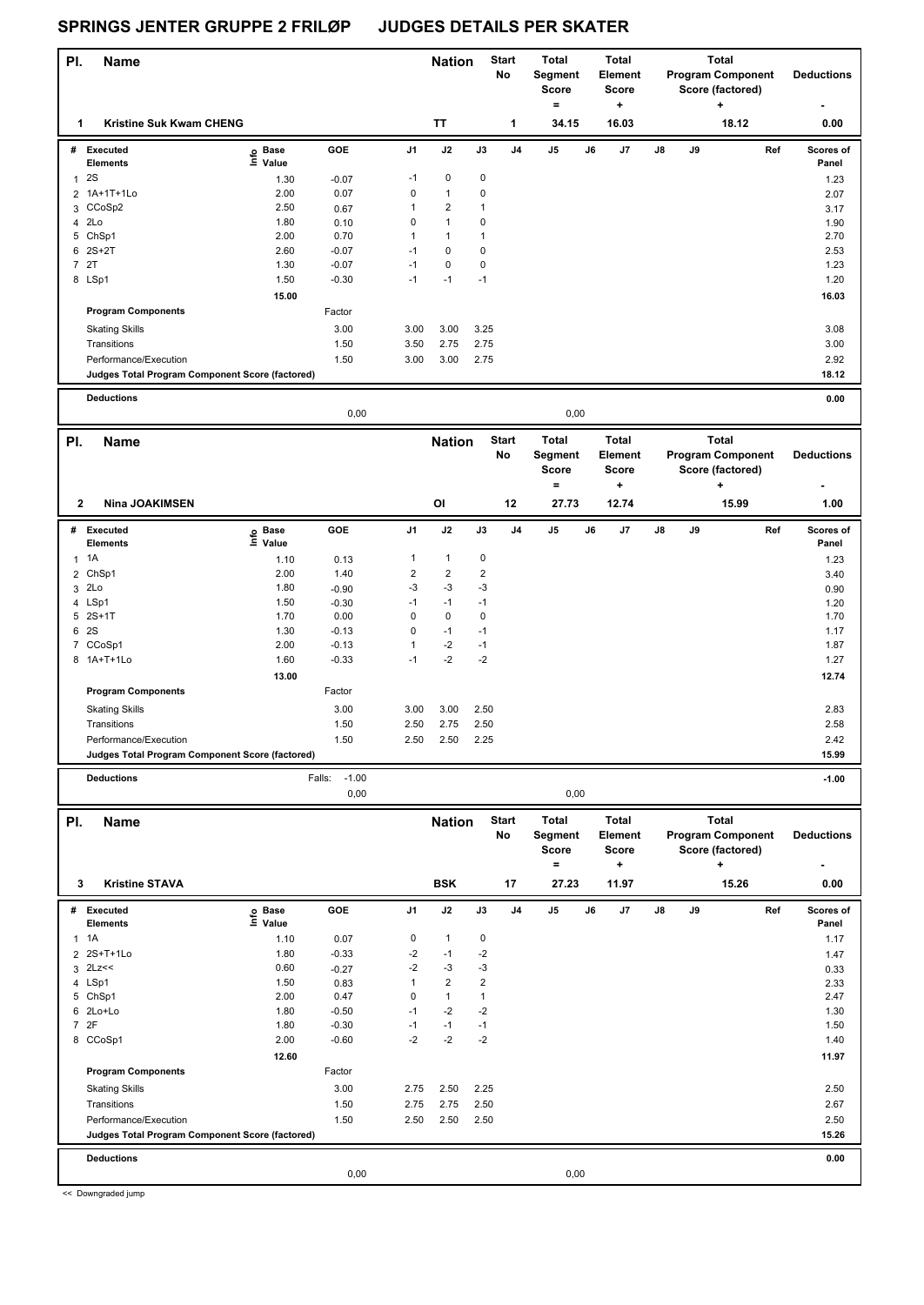#### **Name Deductions - Nation Start** Total **Segment Score = Total Element Score + Total Program Component Score (factored) + PI.** Name **Start PI.** Nation Start **No # Executed Elements Base Value GOE J1 J2 J3 J4 J5 J6 J7 J8 J9 Scores of Panel** 1 2.10 0.07 0 1 0 **Ref**  1A+1Lo+1Lo 2.17 **Info 4 Sofie LARSEN EIDE BSK 4 26.67 11.94 14.73 0.00** 2 2S 2S 2.0 1.30 0.00 0 0 0 0 1.30 1.30  $3$  1F 0.50 0.13 1 1 0 0.63 4 CCoSp1 2.00 -0.40 -1 -1 -2 2.00 -0.40 -1 -1 -2 1.60 5 2S+1Lo 1.80 0.00 0 0 0 1.80 6 1A 1.10 0.07 0 1 0 1.17 7 ChSp1 2.00 0.47 0 1 1 2.47 8 LSp1 1.50 -0.70 -2 -2 -3 0.80  **12.30 11.94 Program Components**  Skating Skills 2.00 2.75 2.25 Factor 3.00 2.33 Transitions 1.50 2.75 3.25 1.75 2.58 Performance/Execution 1.50 2.50 3.00 2.25 2.58 **Deductions 0.00 Judges Total Program Component Score (factored) 14.73** 0,00 0,00 **Total Total**

| PI.            | <b>Name</b>                                     |                            |                   |                | <b>Nation</b>  |                | <b>Start</b><br>No | Total<br>Segment<br><b>Score</b><br>= |    | Total<br>Element<br>Score<br>٠ |               |    | Total<br><b>Program Component</b><br>Score (factored)<br>÷ | <b>Deductions</b>  |
|----------------|-------------------------------------------------|----------------------------|-------------------|----------------|----------------|----------------|--------------------|---------------------------------------|----|--------------------------------|---------------|----|------------------------------------------------------------|--------------------|
|                | <b>Silja URANG</b><br>5                         |                            |                   |                | <b>BKK</b>     |                | 11                 | 26.44                                 |    | 12.56                          |               |    | 14.88                                                      | 1.00               |
| #              | <b>Executed</b><br><b>Elements</b>              | e Base<br>⊆ Value<br>Value | GOE               | J <sub>1</sub> | J2             | J3             | J <sub>4</sub>     | J <sub>5</sub>                        | J6 | J7                             | $\mathsf{J}8$ | J9 | Ref                                                        | Scores of<br>Panel |
| 1              | 2F<                                             | 1.30                       | $-0.60$           | $-2$           | $-2$           | $-2$           |                    |                                       |    |                                |               |    |                                                            | 0.70               |
|                | 2 2Lo+2Lo<<                                     | 2.30                       | $-0.70$           | -3             | $-2$           | $-2$           |                    |                                       |    |                                |               |    |                                                            | 1.60               |
|                | $3$ 2Lz <<                                      | 0.60                       | $-0.30$           | -3             | $-3$           | $-3$           |                    |                                       |    |                                |               |    |                                                            | 0.30               |
|                | 4 ChSp1                                         | 2.00                       | 1.40              | $\overline{2}$ | $\overline{2}$ | $\overline{2}$ |                    |                                       |    |                                |               |    |                                                            | 3.40               |
|                | $5$ 1A+1T+1T                                    | 1.90                       | $-0.20$           | $-1$           | $-1$           | $-1$           |                    |                                       |    |                                |               |    |                                                            | 1.70               |
| 6              | CCoSp2                                          | 2.50                       | 0.33              | 0              | $\overline{1}$ | 1              |                    |                                       |    |                                |               |    |                                                            | 2.83               |
| $\overline{7}$ | 2S<                                             | 0.90                       | $-0.27$           | $-1$           | $-2$           | $-1$           |                    |                                       |    |                                |               |    |                                                            | 0.63               |
|                | 8 FSSp1                                         | 2.00                       | $-0.60$           | $-2$           | $-2$           | $-2$           |                    |                                       |    |                                |               |    |                                                            | 1.40               |
|                |                                                 | 13.50                      |                   |                |                |                |                    |                                       |    |                                |               |    |                                                            | 12.56              |
|                | <b>Program Components</b>                       |                            | Factor            |                |                |                |                    |                                       |    |                                |               |    |                                                            |                    |
|                | <b>Skating Skills</b>                           |                            | 3.00              | 2.75           | 2.50           | 2.75           |                    |                                       |    |                                |               |    |                                                            | 2.67               |
|                | Transitions                                     |                            | 1.50              | 2.25           | 2.25           | 1.75           |                    |                                       |    |                                |               |    |                                                            | 2.08               |
|                | Performance/Execution                           |                            | 1.50              | 2.25           | 2.75           | 2.50           |                    |                                       |    |                                |               |    |                                                            | 2.50               |
|                | Judges Total Program Component Score (factored) |                            |                   |                |                |                |                    |                                       |    |                                |               |    |                                                            | 14.88              |
|                | <b>Deductions</b>                               |                            | $-1.00$<br>Falls: |                |                |                |                    |                                       |    |                                |               |    |                                                            | $-1.00$            |
|                |                                                 |                            | 0,00              |                |                |                |                    | 0,00                                  |    |                                |               |    |                                                            |                    |

| PI. | <b>Name</b>                                     |                            |         |                          | <b>Nation</b>            |      | <b>Start</b><br><b>No</b> | <b>Total</b><br>Segment<br><b>Score</b><br>۰ |    | <b>Total</b><br>Element<br><b>Score</b><br>÷ |               |    | <b>Total</b><br><b>Program Component</b><br>Score (factored)<br>÷ | <b>Deductions</b>  |
|-----|-------------------------------------------------|----------------------------|---------|--------------------------|--------------------------|------|---------------------------|----------------------------------------------|----|----------------------------------------------|---------------|----|-------------------------------------------------------------------|--------------------|
| 6   | <b>Charlotte EGEBERG</b>                        |                            |         |                          | <b>BSK</b>               |      | 5                         | 20.45                                        |    | 8.57                                         |               |    | 11.88                                                             | 0.00               |
| #   | Executed<br><b>Elements</b>                     | e Base<br>E Value<br>Value | GOE     | J <sub>1</sub>           | J2                       | J3   | J <sub>4</sub>            | J <sub>5</sub>                               | J6 | J7                                           | $\mathsf{J}8$ | J9 | Ref                                                               | Scores of<br>Panel |
|     | $1 \t1A$                                        | 1.10                       | 0.07    |                          | 0                        | 0    |                           |                                              |    |                                              |               |    |                                                                   | 1.17               |
|     | 2 LSp1                                          | 1.50                       | $-0.50$ | $-1$                     | $-2$                     | $-2$ |                           |                                              |    |                                              |               |    |                                                                   | 1.00               |
|     | 3 2Lo                                           | 1.80                       | $-0.60$ | $-2$                     | $-2$                     | $-2$ |                           |                                              |    |                                              |               |    |                                                                   | 1.20               |
|     | 4 ChSp                                          | 0.00                       | 0.00    | $\overline{\phantom{a}}$ | $\overline{\phantom{a}}$ |      |                           |                                              |    |                                              |               |    |                                                                   | 0.00               |
|     | 5 2S+1T                                         | 1.70                       | 0.00    | 0                        | $\mathbf 0$              | 0    |                           |                                              |    |                                              |               |    |                                                                   | 1.70               |
| 6   | CCoSp1                                          | 2.00                       | $-0.40$ | $-2$                     | $-1$                     | $-1$ |                           |                                              |    |                                              |               |    |                                                                   | 1.60               |
|     | 7 1A+1Lo                                        | 1.60                       | 0.00    | 0                        | $\mathbf 0$              | 0    |                           |                                              |    |                                              |               |    |                                                                   | 1.60               |
|     | 8 2 S <                                         | 0.90                       | $-0.60$ | $-3$                     | -3                       | $-3$ |                           |                                              |    |                                              |               |    |                                                                   | 0.30               |
|     |                                                 | 10.60                      |         |                          |                          |      |                           |                                              |    |                                              |               |    |                                                                   | 8.57               |
|     | <b>Program Components</b>                       |                            | Factor  |                          |                          |      |                           |                                              |    |                                              |               |    |                                                                   |                    |
|     | <b>Skating Skills</b>                           |                            | 3.00    | 2.00                     | 2.25                     | 1.75 |                           |                                              |    |                                              |               |    |                                                                   | 2.00               |
|     | Transitions                                     |                            | 1.50    | 1.75                     | 2.25                     | 2.00 |                           |                                              |    |                                              |               |    |                                                                   | 2.00               |
|     | Performance/Execution                           |                            | 1.50    | 1.75                     | 2.00                     | 2.00 |                           |                                              |    |                                              |               |    |                                                                   | 1.92               |
|     | Judges Total Program Component Score (factored) |                            |         |                          |                          |      |                           |                                              |    |                                              |               |    |                                                                   | 11.88              |
|     | <b>Deductions</b>                               |                            |         |                          |                          |      |                           |                                              |    |                                              |               |    |                                                                   | 0.00               |
|     |                                                 |                            | 0,00    |                          |                          |      |                           | 0,00                                         |    |                                              |               |    |                                                                   |                    |

< Under-rotated jump

< Under-rotated jump << Downgraded jump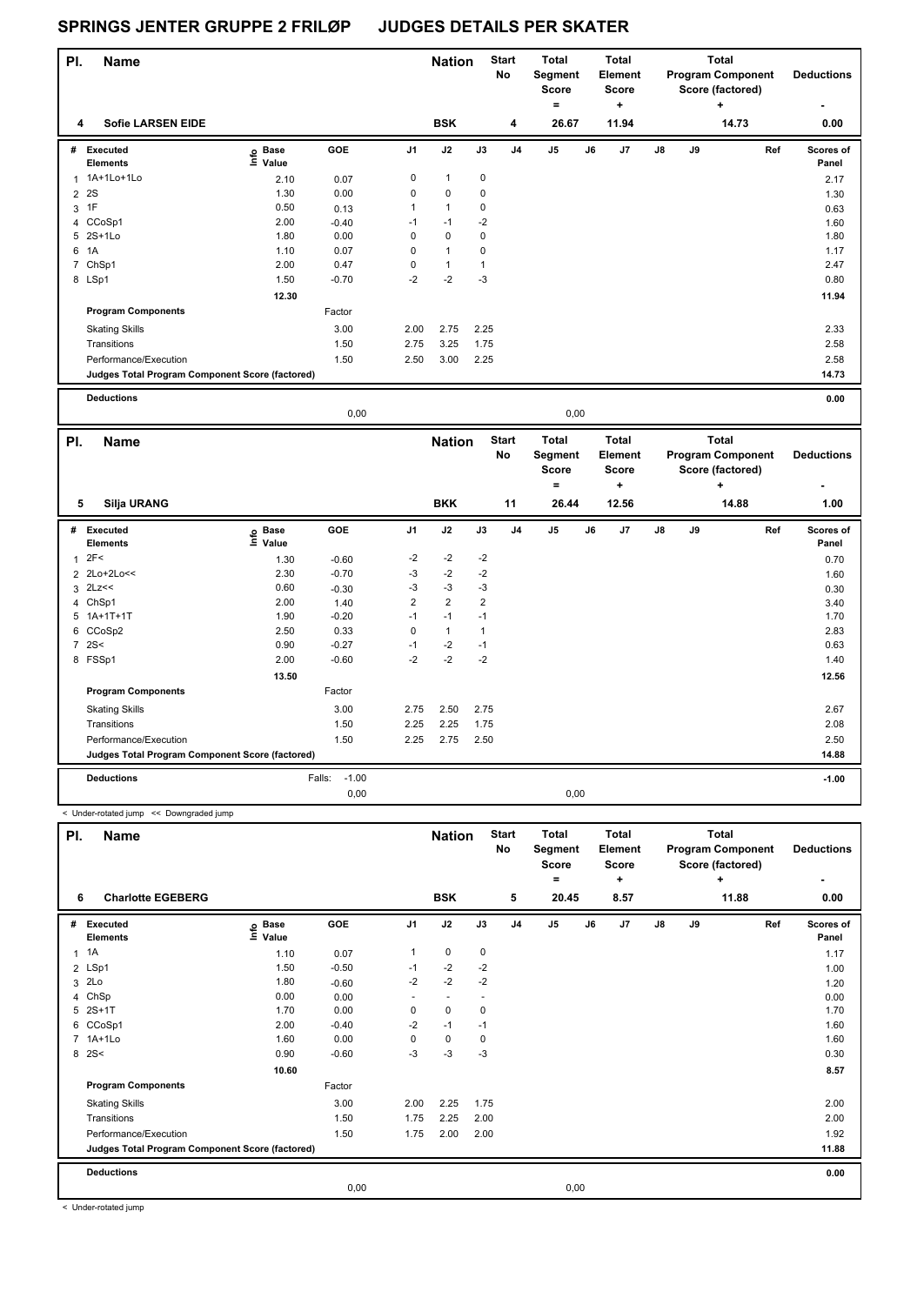| PI.            | <b>Name</b>                                     |                                          |                   |                | <b>Nation</b>  |             | <b>Start</b><br>No | Total<br>Segment<br>Score<br>= |      | <b>Total</b><br>Element<br><b>Score</b><br>$\ddot{}$ |               |    | <b>Total</b><br><b>Program Component</b><br>Score (factored)<br>٠ | <b>Deductions</b>  |
|----------------|-------------------------------------------------|------------------------------------------|-------------------|----------------|----------------|-------------|--------------------|--------------------------------|------|------------------------------------------------------|---------------|----|-------------------------------------------------------------------|--------------------|
| 7              | <b>Frida Eline JENSEN</b>                       |                                          |                   |                | <b>SIL</b>     |             | 18                 | 20.03                          |      | 7.54                                                 |               |    | 14.49                                                             | 2.00               |
| #              | Executed<br><b>Elements</b>                     | <b>Base</b><br>$\bullet$<br>$\sum$ Value | GOE               | J <sub>1</sub> | J2             | J3          | J <sub>4</sub>     | J <sub>5</sub>                 | J6   | J7                                                   | $\mathsf{J}8$ | J9 | Ref                                                               | Scores of<br>Panel |
| $\overline{1}$ | 2S                                              | 1.30                                     | $-0.27$           | $-1$           | $-2$           | $-1$        |                    |                                |      |                                                      |               |    |                                                                   | 1.03               |
| 2              | 2Lo                                             | 1.80                                     | $-0.90$           | $-3$           | $-3$           | $-3$        |                    |                                |      |                                                      |               |    |                                                                   | 0.90               |
| 3              | 1A+1T+1Lo                                       | 2.00                                     | 0.00              | 0              | $\mathbf 0$    | $\mathbf 0$ |                    |                                |      |                                                      |               |    |                                                                   | 2.00               |
|                | 4 CCoSp1                                        | 2.00                                     | $-0.10$           | 0              | $-1$           | $\mathbf 0$ |                    |                                |      |                                                      |               |    |                                                                   | 1.90               |
| 5              | 2Lo+SEQ                                         | 1.44                                     | $-0.90$           | $-3$           | $-3$           | $-3$        |                    |                                |      |                                                      |               |    |                                                                   | 0.54               |
| 6              | ChSt                                            | 0.00                                     | 0.00              | $\sim$         | $\blacksquare$ |             |                    |                                |      |                                                      |               |    |                                                                   | 0.00               |
|                | 7 1A                                            | 1.10                                     | 0.07              | 1              | $\mathbf 0$    | 0           |                    |                                |      |                                                      |               |    |                                                                   | 1.17               |
|                | 8 LSp                                           | 0.00                                     | 0.00              |                |                |             |                    |                                |      |                                                      |               |    |                                                                   | 0.00               |
|                |                                                 | 9.64                                     |                   |                |                |             |                    |                                |      |                                                      |               |    |                                                                   | 7.54               |
|                | <b>Program Components</b>                       |                                          | Factor            |                |                |             |                    |                                |      |                                                      |               |    |                                                                   |                    |
|                | <b>Skating Skills</b>                           |                                          | 3.00              | 2.50           | 2.50           | 2.75        |                    |                                |      |                                                      |               |    |                                                                   | 2.58               |
|                | Transitions                                     |                                          | 1.50              | 2.25           | 2.50           | 2.50        |                    |                                |      |                                                      |               |    |                                                                   | 2.42               |
|                | Performance/Execution                           |                                          | 1.50              | 2.25           | 2.00           | 2.00        |                    |                                |      |                                                      |               |    |                                                                   | 2.08               |
|                | Judges Total Program Component Score (factored) |                                          |                   |                |                |             |                    |                                |      |                                                      |               |    |                                                                   | 14.49              |
|                | <b>Deductions</b>                               |                                          | $-2.00$<br>Falls: |                |                |             |                    |                                |      |                                                      |               |    |                                                                   | $-2.00$            |
|                |                                                 |                                          | 0.00              |                |                |             |                    |                                | 0,00 |                                                      |               |    |                                                                   |                    |

| PI.            | <b>Name</b>                                     |   |                                  |            |                | <b>Nation</b> |      | <b>Start</b><br>No | <b>Total</b><br>Segment<br><b>Score</b><br>۰ |      | <b>Total</b><br>Element<br>Score<br>÷ |               |    | <b>Total</b><br><b>Program Component</b><br>Score (factored)<br>٠ | <b>Deductions</b>  |
|----------------|-------------------------------------------------|---|----------------------------------|------------|----------------|---------------|------|--------------------|----------------------------------------------|------|---------------------------------------|---------------|----|-------------------------------------------------------------------|--------------------|
| 8              | <b>Thea FALKENSTEIN</b>                         |   |                                  |            |                | <b>TIN</b>    |      | 13                 | 19.62                                        |      | 8.86                                  |               |    | 10.76                                                             | 0.00               |
| #              | Executed<br><b>Elements</b>                     |   | <b>Base</b><br>e Base<br>⊑ Value | <b>GOE</b> | J <sub>1</sub> | J2            | J3   | J <sub>4</sub>     | J <sub>5</sub>                               | J6   | J7                                    | $\mathsf{J}8$ | J9 | Ref                                                               | Scores of<br>Panel |
| $\mathbf{1}$   | LSp1                                            |   | 1.50                             | $-0.30$    | 0              | $-1$          | $-2$ |                    |                                              |      |                                       |               |    |                                                                   | 1.20               |
|                | 2 1A+1A+SEQ                                     |   | 1.76                             | $-0.20$    | $-1$           | $-1$          | $-1$ |                    |                                              |      |                                       |               |    |                                                                   | 1.56               |
| 3              | 1S                                              |   | 0.40                             | $-0.07$    | 0              | 0             | $-2$ |                    |                                              |      |                                       |               |    |                                                                   | 0.33               |
|                | 4 1F+1Lo+1Lo                                    |   | 1.50                             | 0.00       | 0              | $\mathbf 0$   | 0    |                    |                                              |      |                                       |               |    |                                                                   | 1.50               |
|                | 5 CCoSp1                                        |   | 2.00                             | $-0.50$    | $-2$           | $-2$          | $-1$ |                    |                                              |      |                                       |               |    |                                                                   | 1.50               |
| 6              | 1Lz                                             | e | 0.60                             | $-0.13$    | $-2$           | $-1$          | $-1$ |                    |                                              |      |                                       |               |    |                                                                   | 0.47               |
| $\overline{7}$ | 1F                                              |   | 0.50                             | $-0.03$    | 0              | 0             | $-1$ |                    |                                              |      |                                       |               |    |                                                                   | 0.47               |
|                | 8 ChSt1                                         |   | 2.00                             | $-0.17$    | $-1$           | 0             | 0    |                    |                                              |      |                                       |               |    |                                                                   | 1.83               |
|                |                                                 |   | 10.26                            |            |                |               |      |                    |                                              |      |                                       |               |    |                                                                   | 8.86               |
|                | <b>Program Components</b>                       |   |                                  | Factor     |                |               |      |                    |                                              |      |                                       |               |    |                                                                   |                    |
|                | <b>Skating Skills</b>                           |   |                                  | 3.00       | 1.75           | 2.25          | 1.75 |                    |                                              |      |                                       |               |    |                                                                   | 1.92               |
|                | Transitions                                     |   |                                  | 1.50       | 1.75           | 1.75          | 1.25 |                    |                                              |      |                                       |               |    |                                                                   | 1.58               |
|                | Performance/Execution                           |   |                                  | 1.50       | 1.75           | 2.00          | 1.50 |                    |                                              |      |                                       |               |    |                                                                   | 1.75               |
|                | Judges Total Program Component Score (factored) |   |                                  |            |                |               |      |                    |                                              |      |                                       |               |    |                                                                   | 10.76              |
|                | <b>Deductions</b>                               |   |                                  |            |                |               |      |                    |                                              |      |                                       |               |    |                                                                   | 0.00               |
|                |                                                 |   |                                  | 0,00       |                |               |      |                    |                                              | 0,00 |                                       |               |    |                                                                   |                    |

e Jump take off with wrong edge

| PI.          | <b>Name</b>                                     |                            |         |                | <b>Nation</b> |      | <b>Start</b><br>No | <b>Total</b><br>Segment<br><b>Score</b><br>۰ |    | <b>Total</b><br>Element<br><b>Score</b><br>÷ |    |    | <b>Total</b><br><b>Program Component</b><br>Score (factored)<br>÷ | <b>Deductions</b><br>$\overline{\phantom{0}}$ |
|--------------|-------------------------------------------------|----------------------------|---------|----------------|---------------|------|--------------------|----------------------------------------------|----|----------------------------------------------|----|----|-------------------------------------------------------------------|-----------------------------------------------|
| 9            | Lykke BERG                                      |                            |         |                | <b>BKK</b>    |      | 6                  | 19.13                                        |    | 9.00                                         |    |    | 10.13                                                             | 0.00                                          |
| #            | Executed<br><b>Elements</b>                     | e Base<br>⊑ Value<br>Value | GOE     | J <sub>1</sub> | J2            | J3   | J <sub>4</sub>     | J <sub>5</sub>                               | J6 | J7                                           | J8 | J9 | Ref                                                               | Scores of<br>Panel                            |
| $\mathbf{1}$ | 2Lo<                                            | 1.30                       | $-0.70$ | $-2$           | $-2$          | $-3$ |                    |                                              |    |                                              |    |    |                                                                   | 0.60                                          |
|              | 2 2Lo<+1T                                       | 1.70                       | $-0.40$ | $-1$           | $-2$          | $-1$ |                    |                                              |    |                                              |    |    |                                                                   | 1.30                                          |
|              | 3 ChSp1                                         | 2.00                       | $-0.50$ | $-1$           | $-1$          | $-1$ |                    |                                              |    |                                              |    |    |                                                                   | 1.50                                          |
|              | 4 2 S                                           | 1.30                       | $-0.07$ | 0              | 0             | $-1$ |                    |                                              |    |                                              |    |    |                                                                   | 1.23                                          |
|              | 5 CCoSp                                         | 0.00                       | 0.00    |                |               |      |                    |                                              |    |                                              |    |    |                                                                   | 0.00                                          |
|              | 6 1A                                            | 1.10                       | 0.07    | 1              | 0             | 0    |                    |                                              |    |                                              |    |    |                                                                   | 1.17                                          |
|              | 7 2S+1T+1T                                      | 2.10                       | $-0.40$ | $-2$           | $-2$          | $-2$ |                    |                                              |    |                                              |    |    |                                                                   | 1.70                                          |
|              | 8 FSSp1                                         | 2.00                       | $-0.50$ | $-2$           | $-2$          | $-1$ |                    |                                              |    |                                              |    |    |                                                                   | 1.50                                          |
|              |                                                 | 11.50                      |         |                |               |      |                    |                                              |    |                                              |    |    |                                                                   | 9.00                                          |
|              | <b>Program Components</b>                       |                            | Factor  |                |               |      |                    |                                              |    |                                              |    |    |                                                                   |                                               |
|              | <b>Skating Skills</b>                           |                            | 3.00    | 1.50           | 1.75          | 1.75 |                    |                                              |    |                                              |    |    |                                                                   | 1.67                                          |
|              | Transitions                                     |                            | 1.50    | 1.25           | 2.00          | 1.50 |                    |                                              |    |                                              |    |    |                                                                   | 1.58                                          |
|              | Performance/Execution                           |                            | 1.50    | 1.75           | 1.75          | 2.00 |                    |                                              |    |                                              |    |    |                                                                   | 1.83                                          |
|              | Judges Total Program Component Score (factored) |                            |         |                |               |      |                    |                                              |    |                                              |    |    |                                                                   | 10.13                                         |
|              | <b>Deductions</b>                               |                            |         |                |               |      |                    |                                              |    |                                              |    |    |                                                                   | 0.00                                          |
|              |                                                 |                            | 0,00    |                |               |      |                    | 0,00                                         |    |                                              |    |    |                                                                   |                                               |

< Under-rotated jump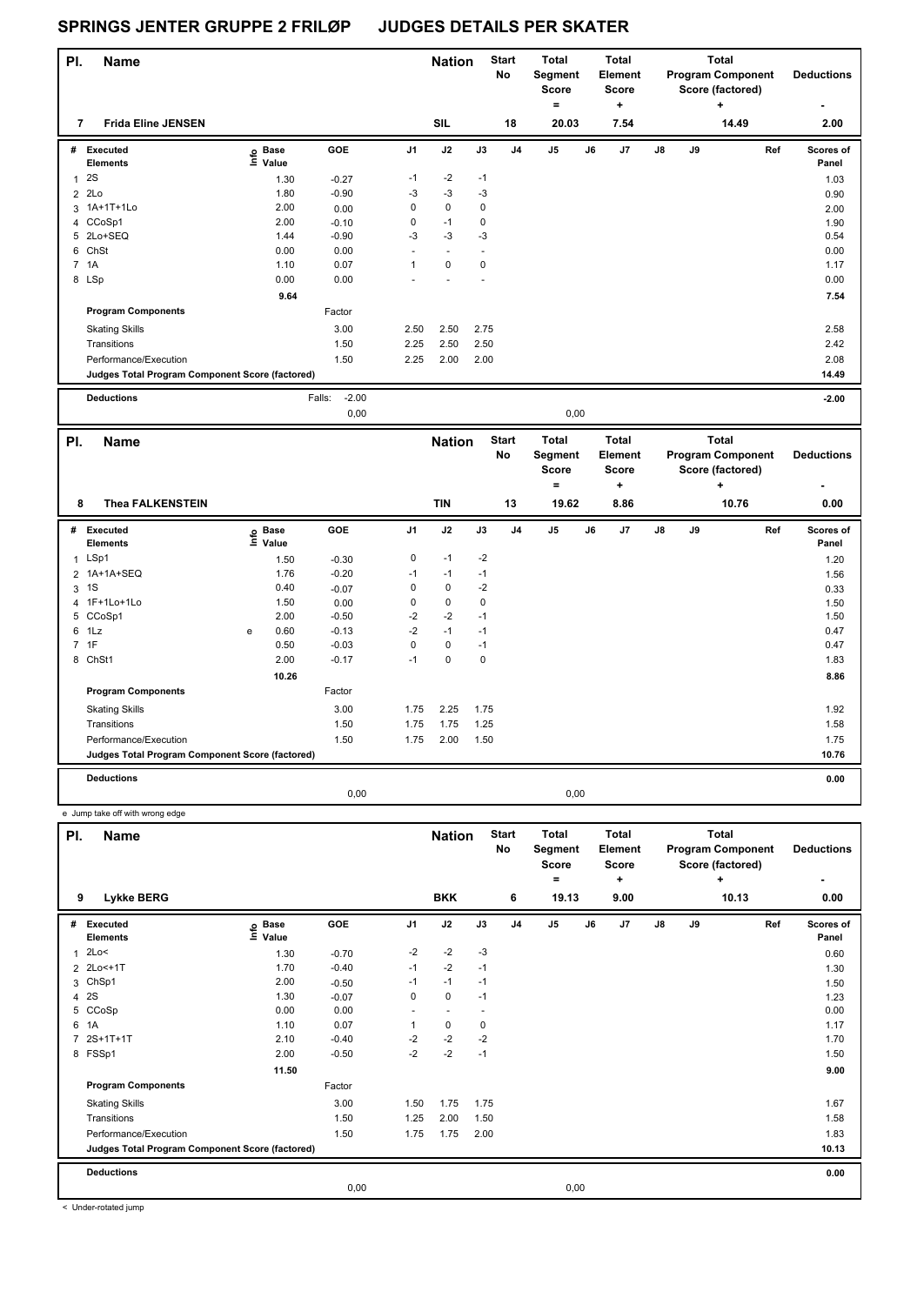| PI.            | <b>Name</b>                                     |                   |                   |                | <b>Nation</b> |      | <b>Start</b><br>No | <b>Total</b><br>Segment<br><b>Score</b>      | <b>Total</b><br>Element<br><b>Score</b>      |    |    | <b>Total</b><br><b>Program Component</b><br>Score (factored)      | <b>Deductions</b>  |
|----------------|-------------------------------------------------|-------------------|-------------------|----------------|---------------|------|--------------------|----------------------------------------------|----------------------------------------------|----|----|-------------------------------------------------------------------|--------------------|
|                |                                                 |                   |                   |                |               |      |                    | =                                            | ٠                                            |    |    | ٠                                                                 |                    |
| 10             | Karoline HØISÆTHER                              |                   |                   |                | <b>AKK</b>    |      | 14                 | 19.11                                        | 10.12                                        |    |    | 9.99                                                              | 1.00               |
| #              | Executed<br><b>Elements</b>                     | e Base<br>⊆ Value | GOE               | J <sub>1</sub> | J2            | J3   | J <sub>4</sub>     | J <sub>5</sub>                               | J7<br>J6                                     | J8 | J9 | Ref                                                               | Scores of<br>Panel |
| 1              | 2Lo                                             | 1.80              | $-0.10$           | 0              | $\pmb{0}$     | $-1$ |                    |                                              |                                              |    |    |                                                                   | 1.70               |
|                | 2 2S+1T                                         | 1.70              | $-0.27$           | $-1$           | $-1$          | $-2$ |                    |                                              |                                              |    |    |                                                                   | 1.43               |
|                | 3 ChSp1                                         | 2.00              | $-0.17$           | $-1$           | $\pmb{0}$     | 0    |                    |                                              |                                              |    |    |                                                                   | 1.83               |
| $\overline{4}$ | 1A                                              | 1.10              | $-0.60$           | $-3$           | $-3$          | $-3$ |                    |                                              |                                              |    |    |                                                                   | 0.50               |
|                | 5 LSp1                                          | 1.50              | $-0.90$           | -3             | $-3$          | -3   |                    |                                              |                                              |    |    |                                                                   | 0.60               |
|                | 6 1F+1Lo+1T                                     | 1.40              | $-0.07$           | $-1$           | $\mathbf 0$   | $-1$ |                    |                                              |                                              |    |    |                                                                   | 1.33               |
| $\overline{7}$ | <b>2S</b>                                       | 1.30              | $-0.27$           | $-2$           | $-1$          | $-1$ |                    |                                              |                                              |    |    |                                                                   | 1.03               |
|                | 8 CCoSp1                                        | 2.00              | $-0.30$           | $-1$           | $-1$          | $-1$ |                    |                                              |                                              |    |    |                                                                   | 1.70               |
|                |                                                 | 12.80             |                   |                |               |      |                    |                                              |                                              |    |    |                                                                   | 10.12              |
|                | <b>Program Components</b>                       |                   | Factor            |                |               |      |                    |                                              |                                              |    |    |                                                                   |                    |
|                | <b>Skating Skills</b>                           |                   | 3.00              | 2.00           | 2.00          | 1.50 |                    |                                              |                                              |    |    |                                                                   | 1.83               |
|                | Transitions                                     |                   | 1.50              | 1.25           | 1.75          | 1.50 |                    |                                              |                                              |    |    |                                                                   | 1.50               |
|                | Performance/Execution                           |                   | 1.50              | 1.50           | 1.50          | 1.50 |                    |                                              |                                              |    |    |                                                                   | 1.50               |
|                | Judges Total Program Component Score (factored) |                   |                   |                |               |      |                    |                                              |                                              |    |    |                                                                   | 9.99               |
|                | <b>Deductions</b>                               |                   | $-1.00$<br>Falls: |                |               |      |                    |                                              |                                              |    |    |                                                                   | $-1.00$            |
|                |                                                 |                   | 0,00              |                |               |      |                    | 0,00                                         |                                              |    |    |                                                                   |                    |
| PI.            | <b>Name</b>                                     |                   |                   |                | <b>Nation</b> |      | <b>Start</b><br>No | <b>Total</b><br>Segment<br><b>Score</b><br>۰ | <b>Total</b><br>Element<br><b>Score</b><br>٠ |    |    | <b>Total</b><br><b>Program Component</b><br>Score (factored)<br>٠ | <b>Deductions</b>  |

| 11 | <b>Ingrid Morken LOFTHUS</b>                    |                                                          |                   |                | OI   |             | 3              | 18.86 |      | 8.48 |               |    | 11.38 |     | 1.00               |
|----|-------------------------------------------------|----------------------------------------------------------|-------------------|----------------|------|-------------|----------------|-------|------|------|---------------|----|-------|-----|--------------------|
|    | # Executed<br><b>Elements</b>                   | <b>Base</b><br>$\mathop{\mathsf{Int}}\nolimits$<br>Value | <b>GOE</b>        | J <sub>1</sub> | J2   | J3          | J <sub>4</sub> | J5    | J6   | J7   | $\mathsf{J}8$ | J9 |       | Ref | Scores of<br>Panel |
|    | $1 \t1A$                                        | 1.10                                                     | $-0.20$           | $-1$           | $-1$ | $-1$        |                |       |      |      |               |    |       |     | 0.90               |
|    | 2 1F+1Lo                                        | 1.00                                                     | 0.00              | 0              | 0    | 0           |                |       |      |      |               |    |       |     | 1.00               |
|    | 3 CCoSp1                                        | 2.00                                                     | $-0.70$           | $-2$           | $-2$ | $-3$        |                |       |      |      |               |    |       |     | 1.30               |
|    | 4 1Lz                                           | 0.60                                                     | $-0.03$           | 0              | $-1$ | $\mathbf 0$ |                |       |      |      |               |    |       |     | 0.57               |
|    | $5$ 2S <<                                       | 0.40                                                     | $-0.27$           | $-2$           | $-3$ | $-3$        |                |       |      |      |               |    |       |     | 0.13               |
|    | 6 ChSp1                                         | 2.00                                                     | 0.23              | 0              | 0    | 1           |                |       |      |      |               |    |       |     | 2.23               |
|    | 7 LSp1                                          | 1.50                                                     | 0.33              | 0              | 1    |             |                |       |      |      |               |    |       |     | 1.83               |
|    | 8 1Lz+1A<+SEQ                                   | 1.12                                                     | $-0.60$           | $-3$           | $-3$ | $-3$        |                |       |      |      |               |    |       |     | 0.52               |
|    |                                                 | 9.72                                                     |                   |                |      |             |                |       |      |      |               |    |       |     | 8.48               |
|    | <b>Program Components</b>                       |                                                          | Factor            |                |      |             |                |       |      |      |               |    |       |     |                    |
|    | <b>Skating Skills</b>                           |                                                          | 3.00              | 1.75           | 2.00 | 1.75        |                |       |      |      |               |    |       |     | 1.83               |
|    | Transitions                                     |                                                          | 1.50              | 1.75           | 1.75 | 1.75        |                |       |      |      |               |    |       |     | 1.75               |
|    | Performance/Execution                           |                                                          | 1.50              | 2.25           | 2.50 | 1.75        |                |       |      |      |               |    |       |     | 2.17               |
|    | Judges Total Program Component Score (factored) |                                                          |                   |                |      |             |                |       |      |      |               |    |       |     | 11.38              |
|    | <b>Deductions</b>                               |                                                          | $-1.00$<br>Falls: |                |      |             |                |       |      |      |               |    |       |     | $-1.00$            |
|    |                                                 |                                                          | 0,00              |                |      |             |                |       | 0,00 |      |               |    |       |     |                    |

| PI. | <b>Name</b>                                     |                   |                   |          | <b>Nation</b> |                | <b>Start</b><br><b>No</b> | <b>Total</b><br>Segment<br><b>Score</b><br>= |    | <b>Total</b><br>Element<br><b>Score</b><br>÷ |               |    | <b>Total</b><br><b>Program Component</b><br>Score (factored)<br>÷ | <b>Deductions</b>  |
|-----|-------------------------------------------------|-------------------|-------------------|----------|---------------|----------------|---------------------------|----------------------------------------------|----|----------------------------------------------|---------------|----|-------------------------------------------------------------------|--------------------|
| 12  | <b>Anne Katrine ASKELAND</b>                    |                   |                   |          | <b>RKK</b>    |                | $\overline{7}$            | 18.28                                        |    | 8.77                                         |               |    | 10.51                                                             | 1.00               |
| #   | Executed<br><b>Elements</b>                     | e Base<br>⊆ Value | GOE               | J1       | J2            | J3             | J <sub>4</sub>            | J5                                           | J6 | J7                                           | $\mathsf{J}8$ | J9 | Ref                                                               | Scores of<br>Panel |
|     | $1$ 1 Lo                                        | 0.50              | 0.00              | 0        | 0             | 0              |                           |                                              |    |                                              |               |    |                                                                   | 0.50               |
|     | $2^{25<}$                                       | 0.90              | $-0.60$           | $-3$     | $-3$          | $-3$           |                           |                                              |    |                                              |               |    |                                                                   | 0.30               |
| 3   | FSSp1                                           | 2.00              | $-0.60$           | $-2$     | $-2$          | $-2$           |                           |                                              |    |                                              |               |    |                                                                   | 1.40               |
|     | 4 1A                                            | 1.10              | $-0.07$           | 0        | $-1$          | 0              |                           |                                              |    |                                              |               |    |                                                                   | 1.03               |
| 5   | 1F+1Lo+1Lo                                      | 1.50              | 0.07              | 0        | $\mathbf{1}$  | 0              |                           |                                              |    |                                              |               |    |                                                                   | 1.57               |
| 6   | 1Lo+1A<<+SEQ                                    | 0.40              | $-0.30$           | $-3$     | $-3$          | -3             |                           |                                              |    |                                              |               |    |                                                                   | 0.10               |
|     | 7 ChSp1                                         | 2.00              | 0.00              | $\Omega$ | $\mathbf 0$   | 0              |                           |                                              |    |                                              |               |    |                                                                   | 2.00               |
|     | 8 CCoSp1                                        | 2.00              | $-0.13$           | $-2$     | $-1$          | $\overline{1}$ |                           |                                              |    |                                              |               |    |                                                                   | 1.87               |
|     |                                                 | 10.40             |                   |          |               |                |                           |                                              |    |                                              |               |    |                                                                   | 8.77               |
|     | <b>Program Components</b>                       |                   | Factor            |          |               |                |                           |                                              |    |                                              |               |    |                                                                   |                    |
|     | <b>Skating Skills</b>                           |                   | 3.00              | 1.50     | 1.75          | 2.00           |                           |                                              |    |                                              |               |    |                                                                   | 1.75               |
|     | Transitions                                     |                   | 1.50              | 1.25     | 1.50          | 2.25           |                           |                                              |    |                                              |               |    |                                                                   | 1.67               |
|     | Performance/Execution                           |                   | 1.50              | 2.00     | 1.75          | 1.75           |                           |                                              |    |                                              |               |    |                                                                   | 1.83               |
|     | Judges Total Program Component Score (factored) |                   |                   |          |               |                |                           |                                              |    |                                              |               |    |                                                                   | 10.51              |
|     | <b>Deductions</b>                               |                   | $-1.00$<br>Falls: |          |               |                |                           |                                              |    |                                              |               |    |                                                                   | $-1.00$            |
|     |                                                 |                   | 0,00              |          |               |                |                           | 0,00                                         |    |                                              |               |    |                                                                   |                    |

< Under-rotated jump << Downgraded jump

< Under-rotated jump << Downgraded jump